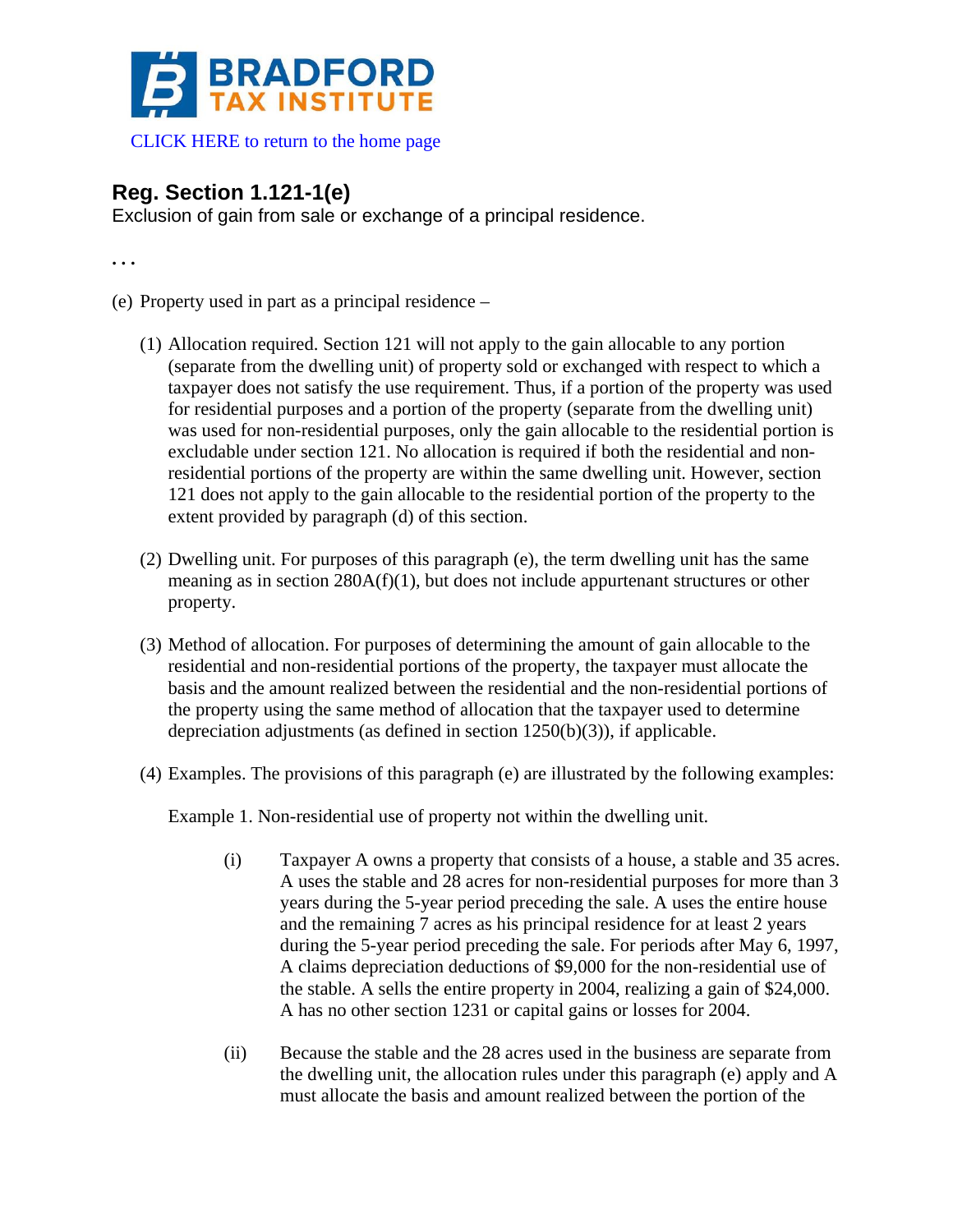property that he used as his principal residence and the portion of the property that he used for non-residential purposes. A determines that \$14,000 of the gain is allocable to the non-residential-use portion of the property and that \$10,000 of the gain is allocable to the portion of the property used as his residence. A must recognize the \$14,000 of gain allocable to the non-residential-use portion of the property (\$9,000 of which is unrecaptured section 1250 gain within the meaning of section 1(h), and \$5,000 of which is adjusted net capital gain). A may exclude \$10,000 of the gain from the sale of the property.

Example 2. Non-residential use of property not within the dwelling unit and rental of the entire property.

- (i) In 1998 Taxpayer B buys a property that includes a house, a barn, and 2 acres. B uses the house and 2 acres as her principal residence and the barn for an antiques business. In 2002, B moves out of the house and rents it to tenants. B sells the property in 2004, realizing a gain of \$21,000. Between 1998 and 2004 B claims depreciation deductions of \$4,800 attributable to the antiques business. Between 2002 and 2004 B claims depreciation deductions of \$3,000 attributable to the house. B has no other section 1231 or capital gains or losses for 2004.
- (ii) Because the portion of the property used in the antiques business is separate from the dwelling unit, the allocation rules under this paragraph (e) apply. B must allocate basis and amount realized between the portion of the property that she used as her principal residence and the portion of the property that she used for non-residential purposes. B determines that \$4,000 of the gain is allocable to the non-residential portion of the property and that \$17,000 of the gain is allocable to the portion of the property that she used as her principal residence.
- (iii) B must recognize the \$4,000 of gain allocable to the non-residential portion of the property (all of which is unrecaptured section 1250 gain within the meaning of section 1(h)). In addition, the section 121 exclusion does not apply to the gain allocable to the residential portion of the property to the extent of the depreciation adjustments attributable to the residential portion of the property for periods after May 6, 1997 (\$3,000). Therefore, B may exclude \$14,000 of the gain from the sale of the property.

Example 3. Non-residential use of a separate dwelling unit.

(i) In 2002 Taxpayer C buys a 3-story townhouse and converts the basement level, which has a separate entrance, into a separate apartment by installing a kitchen and bathroom and removing the interior stairway that leads from the basement to the upper floors. After the conversion, the property constitutes 2 dwelling units within the meaning of paragraph (e)(2) of this section. C uses the first and second floors of the townhouse as his principal residence and rents the basement level to tenants from